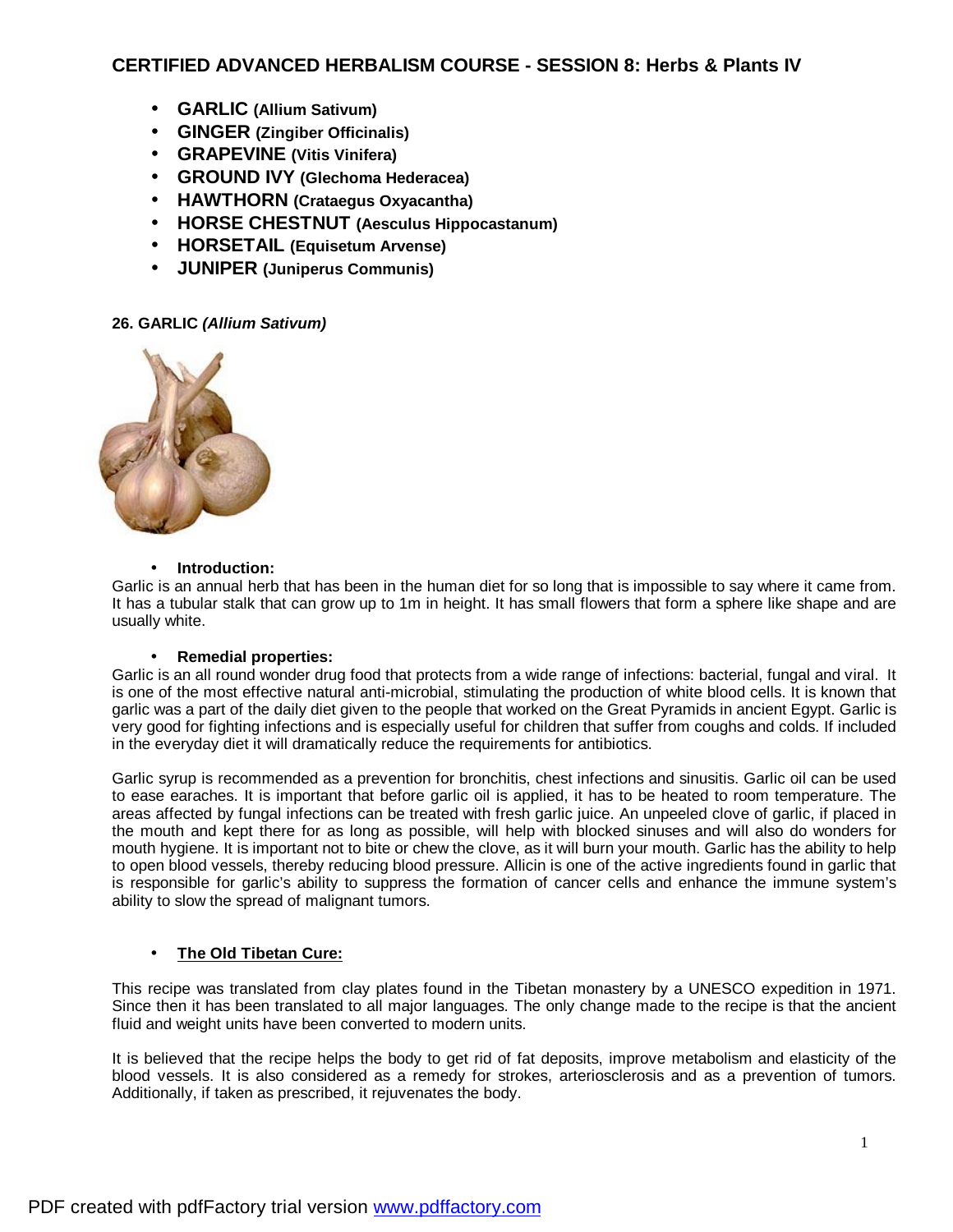## • **The Old Tibetan Cure - Recipe:**

## **Ingredients:**

350g of garlic 300g of 96% medicinal alcohol

## **Step 1.**

Peel the 350g of garlic cloves. DO NOT use a metal knife. Use a plastic or ceramic one.

# **Step 2.**

Crush the cloves in a ceramic or wooden bowl. Do not use a metal or aluminum one.

## **Step 3.**

Mix the alcohol and crushed garlic cloves thoroughly and pour into a dark bottle (brown or green). Cork tightly and store it for 10 days in a cool place (not a refrigerator)

## **Step 4.**

Sieve through muslin cloth and leave for another 3 days, tightly corked and in cool place.

## **Dosage:**

Drops to be taken by mixing them with 50ml of milk, heated to room temperature in the following measures:

The table below gives the number of drops to be mixed with 50ml of milk.

| Day | <b>Breakfast</b> | Lunch | <b>Supper</b> |
|-----|------------------|-------|---------------|
|     |                  | 2     | 3             |
| 2   |                  | 5     |               |
|     |                  | 8     | 9             |
|     | 10               |       | 12            |
| 5   | 13               | 14    | 15            |
| 6   | 15               | 14    | 13            |
|     | 12               | 11    | 10            |
| 8   | 9                | 8     |               |
| 9   | 6                | 5     |               |
| 10  |                  | າ     |               |
|     | 25               | 25    | 25            |

Continue by taking 25 drops, three times a day until the whole amount is used. It is recommended to repeat the treatment after 5 years.

## • **Garlic Syrup:**

**Ingredients:**  6 to 8 freshly peeled cloves of garlic 6 tablespoons of honey

# **Step 1.**

Finely chop the garlic cloves. 6 tablespoons of finely chopped garlic cloves are needed for this recipe.

# **Step 2.**

Put the chopped garlic cloves into a glass jar and add 6 tablespoons of honey. Mix thoroughly.

This quantity should be enough for approximately 3 days.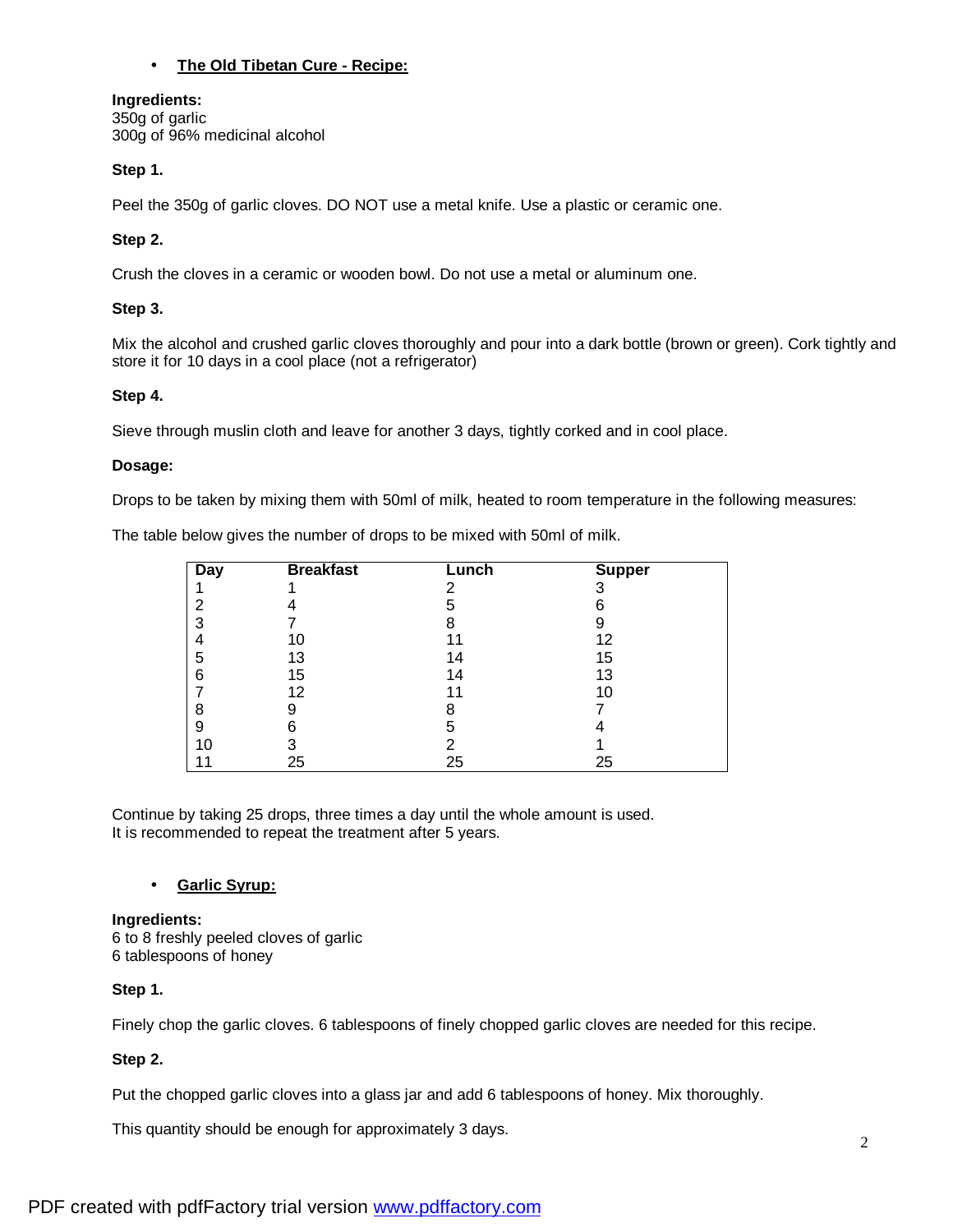## **Dosage:**

Adults: 2 teaspoons 3-4 times a day.

Children between 5 and 12 years of age: 1 teaspoon 3-4 times a day.

## **Note:**

Garlic syrup prepared as described above should be used within one week of preparation. Therefore, when making garlic syrup try to anticipate the amount that will be used within three days and avoid unnecessary wastage.

## • **Garlic Oil Extract:**

# **Ingredients:**

Garlic cloves Olive Oil

## **Step 1.**

Peel and finely chop enough garlic cloves to fill half a glass jar of your choice. A 125ml standard type jar, in which spices tend to be sold in supermarkets is recommended. For this jar size you might need 6 to 8 cloves, depending on their size.

## **Step 2.**

Add olive oil until the jar is full. Close tightly and leave overnight in a cool place (not a refrigerator).

## **Step 3.**

Strain the oil extract through the sieve.

Pour it into clean a dark bottle. Put a label on the bottle, clearly stating the type of herb(s) used in the preparation of the syrup and the date of preparation. Store in a cool and dark place (not a refrigerator).

This garlic oil extract is a very useful remedy for earaches and also as a chest rub for coughs or colds.

## **Dosage:**

## **Earache:**

Put two to three drops of oil in the ear. Warm the oil to room temperature before using.

## **Chest rub for coughs and cold:**

Use one part of garlic oil with four parts of olive oil.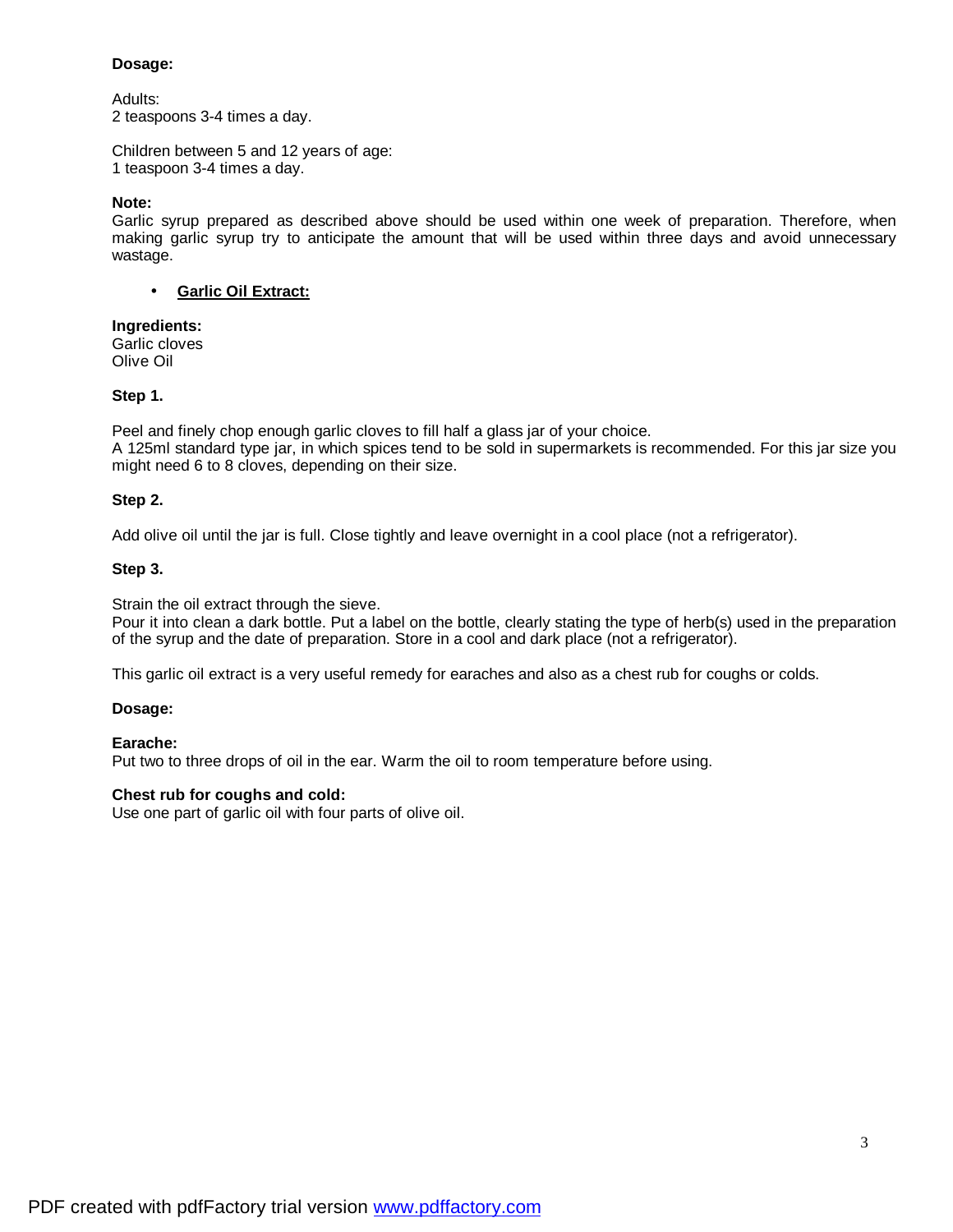## **27. GINGER** *(Zingiber Officinalis)*



#### • **Introduction:**

Ginger is a tropical aromatic herb that looks very much like a cane. It can grow up to 1m in height and has very thick odd shaped root.

#### • **Remedial Properties:**

Ginger is highly effective in protecting the body's blood platelets from sticking together, which helps stop the formation of blood clots. The more ginger that one consumes, the greater the effect. Burning ginger root in a room will boost the immune system and help to fight colds, flu, bronchitis, catarrhs, sinusitis and headaches. If added to bath water it is very good for the circulation. Other benefits of using ginger include preventing migraines, relieving symptoms of rheumatoid arthritis, acting as an anti-inflammatory agent and killing salmonella. Ginger is also considered to be an aphrodisiac.

Fresh ginger and dried ginger have completely different remedial properties. The fresh root is used to increase sweating and hence removes toxins from the body.

The dried ginger root is used to fight stomach illnesses, diarrhea, rheumatism and coughs.

### **28. GRAPEVINE** *(Vitis Vinifera)*



#### • **Introduction:**

Grapevine is a bush that can live for a few hundreds years. It can reach a height of 10m to 15m. Its fruit is very sweet and it can be consumed fresh or dried.

## • **Remedial Properties:**

Even though all parts of the grapevine have some remedial properties, the majority of the remedial properties are in the fruit. Grapes are a rich storehouse of anti-oxidant and anti-cancer compounds. They are also antibacterial and ideal detoxifiers, particularly of the skin, liver, kidneys and bowels. Fresh grape juice is rich in vitamins A, B and C and is very effective in treating diarrhea and releasing toxins from the body.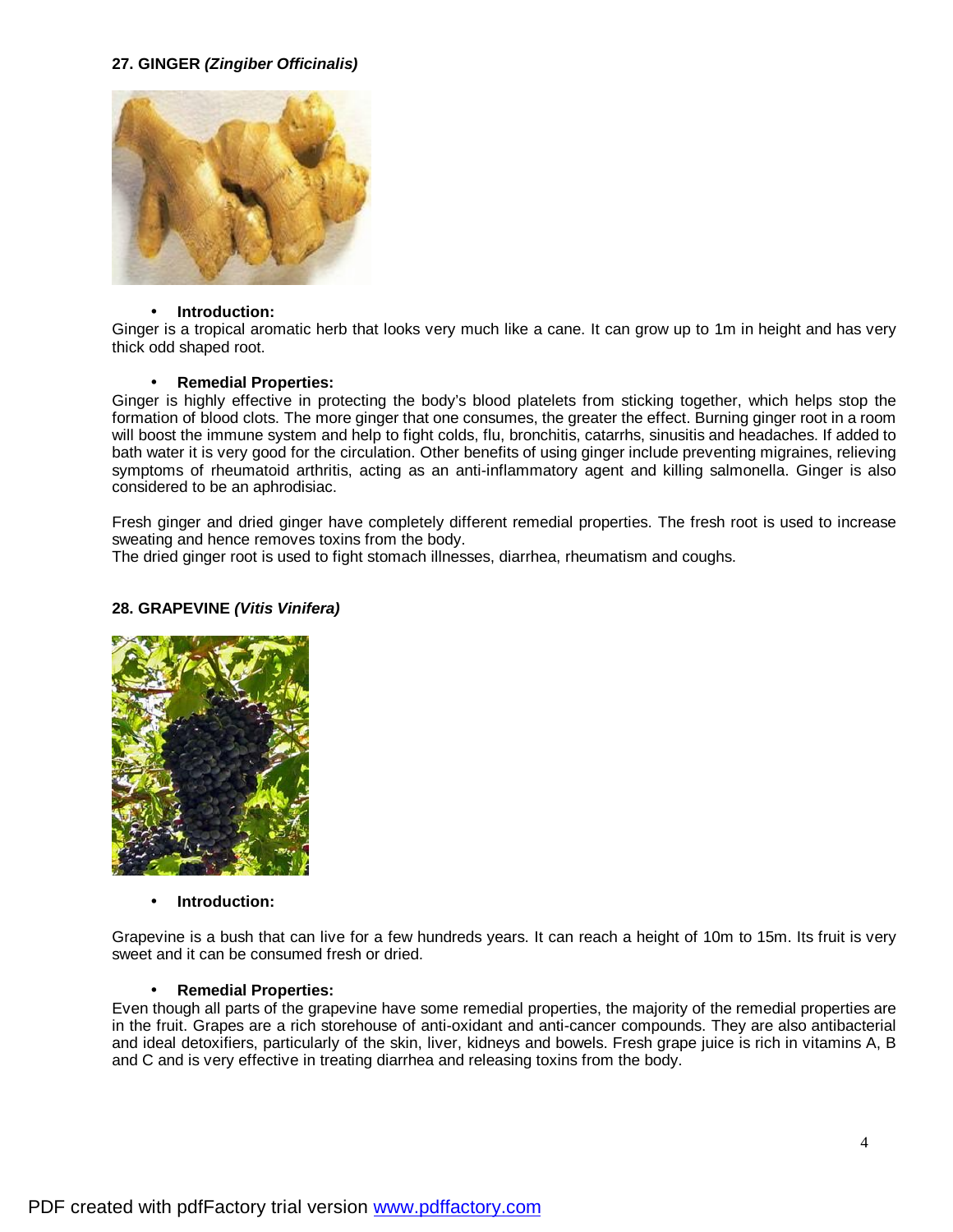## **29. GROUND IVY** *(Glechoma Hederacea)*



#### • **Introduction:**

Ground ivy is an aromatic plant that grows 20 to 40cm in height. The lower part of plant stays on the ground, whilst the top part grows upwards. Its leaves are on long stems, kidney shaped and with jagged sides. Ground ivy flowers are magenta blue in color with purple spots. Ground ivy blooms during May & June.

## • **Remedial Properties:**

Remedial properties can be found in the tips of the branches during the blooming season. Additionally remedial properties are found in the leaves, whole plant (not root) and juice from the fresh plant.

Ground ivy is used as a remedy for bronchitis, diarrhea and problems with gall. It can be effectively used to increase appetite.

It can also be used for strengthening the immune system, particularly if there are problems due to a lack of vitamin C. Externally, ground ivy can be used for catarrh treatment, and as a dressing for wounds. A fresh leaf of ground ivy rolled into a ball and placed inside the nostril will relieve a headache within 10 minutes

## • **Ground Ivy Juice:**

#### **Ingredients:**

Fresh young ground ivy plant (as many as you want)

## **Step 1.**

Wash the ground ivy and chop them finely.

## **Step 2.**

Blend it in a blender until it becomes paste.

## **Step 3.**

Squeeze it through a muslin cloth, and pour it into a dark clean bottle. Put a label on the bottle, clearly stating the type of juice contained and the date of production.

## **Dosage:**

For adults, half a glass should be taken daily to refresh the body. Children should take 2-3 teaspoons daily with a little honey or warm milk.

## • **Gargle for sore throat:**

#### **Ingredients:**

30g of ground ivy 1 tablespoon of honey 125g of apple cider vinegar 125g of water (previously boiled and cooled)

Boil the mixture for 10-15 minutes

Allow to cool in a covered container and store in a dark bottle. It should then be used in a similar manner to any gargle.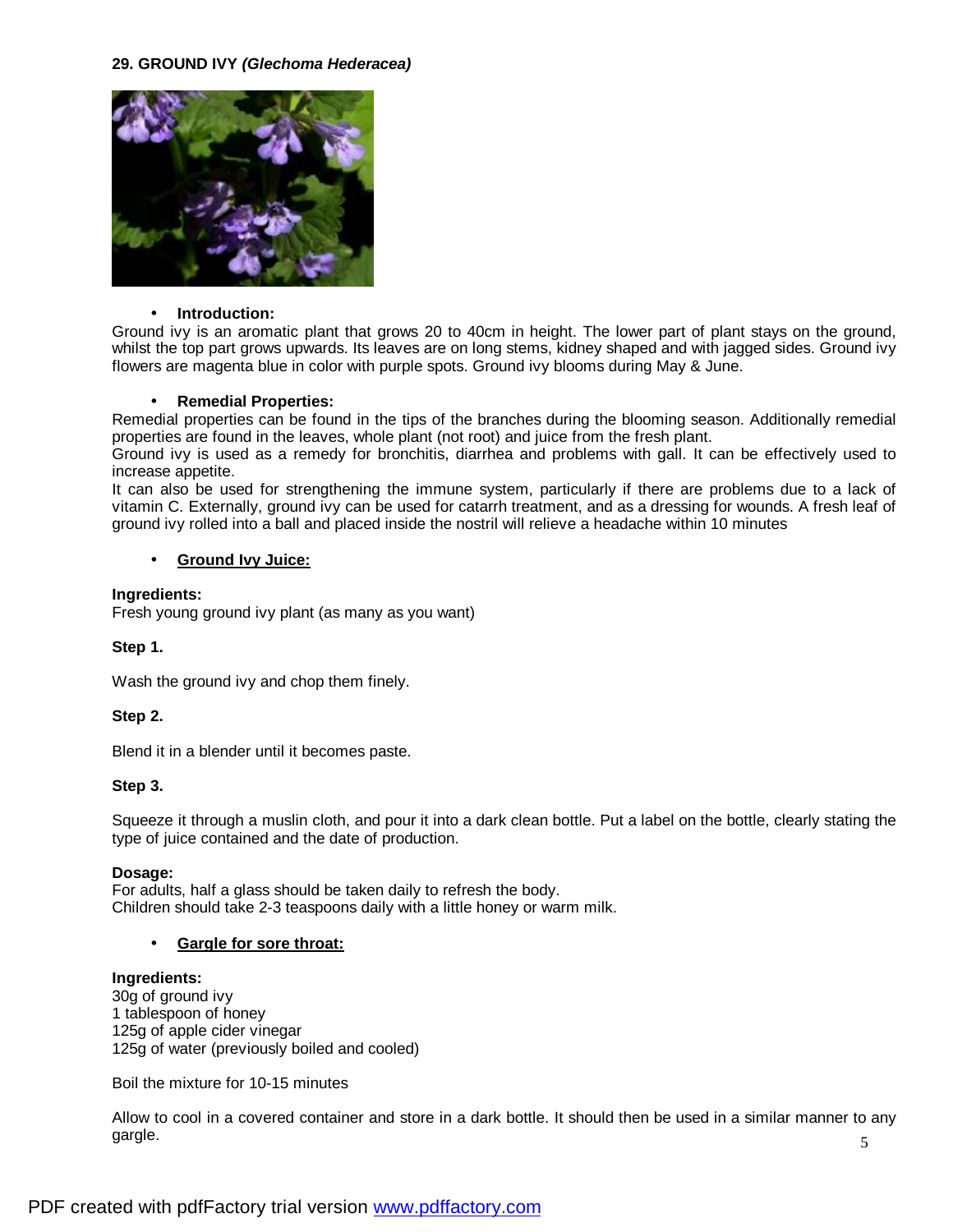## **30. HAWTHORN (***Crataegus Oxyacantha)*



#### • **Introduction:**

Hawthorn generally grows up to 2m in height. However, if ground and weather conditions are desirable, it can grow up to 5m in height. The Hawthorn trunk is ash colored. Its branches are covered with 1 to 1.5cm long thorns. The leaves are three-finger or five-finger shaped and resemble oak tree leaves. They are dark green in color on the top side and blue-green in color on the bottom. Its flowers are small, white, clustered and smell like honey.

#### • **Remedial Properties:**

Flowers with stems, leaves and ripe berries are collected for their remedial properties. Flowers and flower stems are to be collected only from bushes, which are in full bloom. Its leaves are harvested after the blooming season, and the berries are gathered when ripe. Berries are initially placed in the shade until shriveled, and then moved to a warm oven.

It is believed that hawthorn is one of the best and most effective herbs for heart conditions. Hawthorn strengthens the heart and regulates heartbeat. Also, hawthorn is a very good regulator of blood pressure, and has the ability to raise low blood pressure and lower high blood pressure. Infusion prepared from hawthorn leaves is very effective if ones nervous system feels frayed and fragile.

A decoction of the berries can be taken for diarrhea and dysentery and also for sore throats. A decoction of flowers and berries is good for facial skin problems, including acne.

#### **Warning:**

Benign as the hawthorn is, it may interact with powerful modern drugs. Therefore, it is strongly recommended that one contacts ones GP before using a hawthorn remedy if already undergoing medication for any condition.

# **31. HORSE CHESTNUT (***Aesculus Hippocastanum)*



#### • **Introduction:**

 The Horse chestnut is a tree that can grow up to 30m in height. The bark is fractured and dark-brown color. Its leaves are jagged, hand-shaped and have seven 'fingers'. Its fruit is concealed in cocoon covered with thorns an each cocoon can contain up to 4 nuts.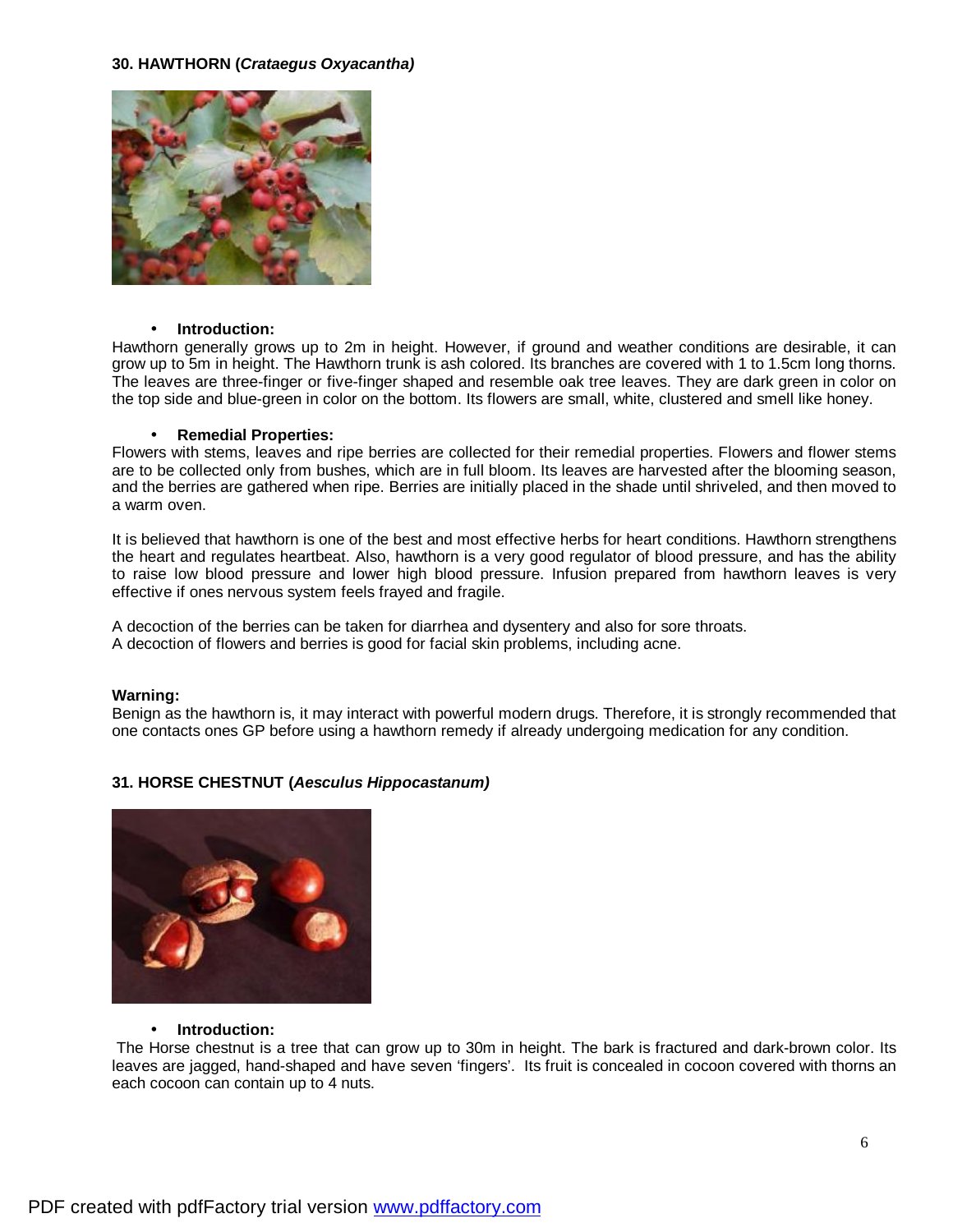## • **Remedial Properties:**

Remedial properties are contained in the flowers and buds, which should be gathered in the springtime. The nuts also contain remedial properties and should be gathered in the autumn. The buds and flowers are a good remedy for rheumatism. Additionally, the nuts are used to treat hemorrhoids, enlarged prostates, varicose veins and diarrhea.

## • **Horse Chestnut Extract:**

## **Ingredients:**

10 fresh normal size nuts 250ml of cognac

## **Step 1.**

Grate the nuts together with their dark brown skin.

## **Step 2.**

Pour 2.5 of cognac into a pan and bring to the boil.

## **Step 3.**

Add grated nuts slowly to the boiling cognac.

## **Step 3.**

Remove from heat and allow to cool.

## **Step 4.**

Strain it through muslin cloth and pour into a clean dark bottle. Put a label on the bottle and clearly state the type of herb(s) used in its preparation along with the date of production. Store in a cold and dark place (not a refrigerator).

## • **Hemorrhoids:**

20 drops of extract 3 times a day, before meals for two weeks. After two weeks of therapy, introduce a break for a week.

## • **Cream for varicose veins:**

20g of horse chestnut extract 60g lanolin

The treated areas should to be covered with a cloth.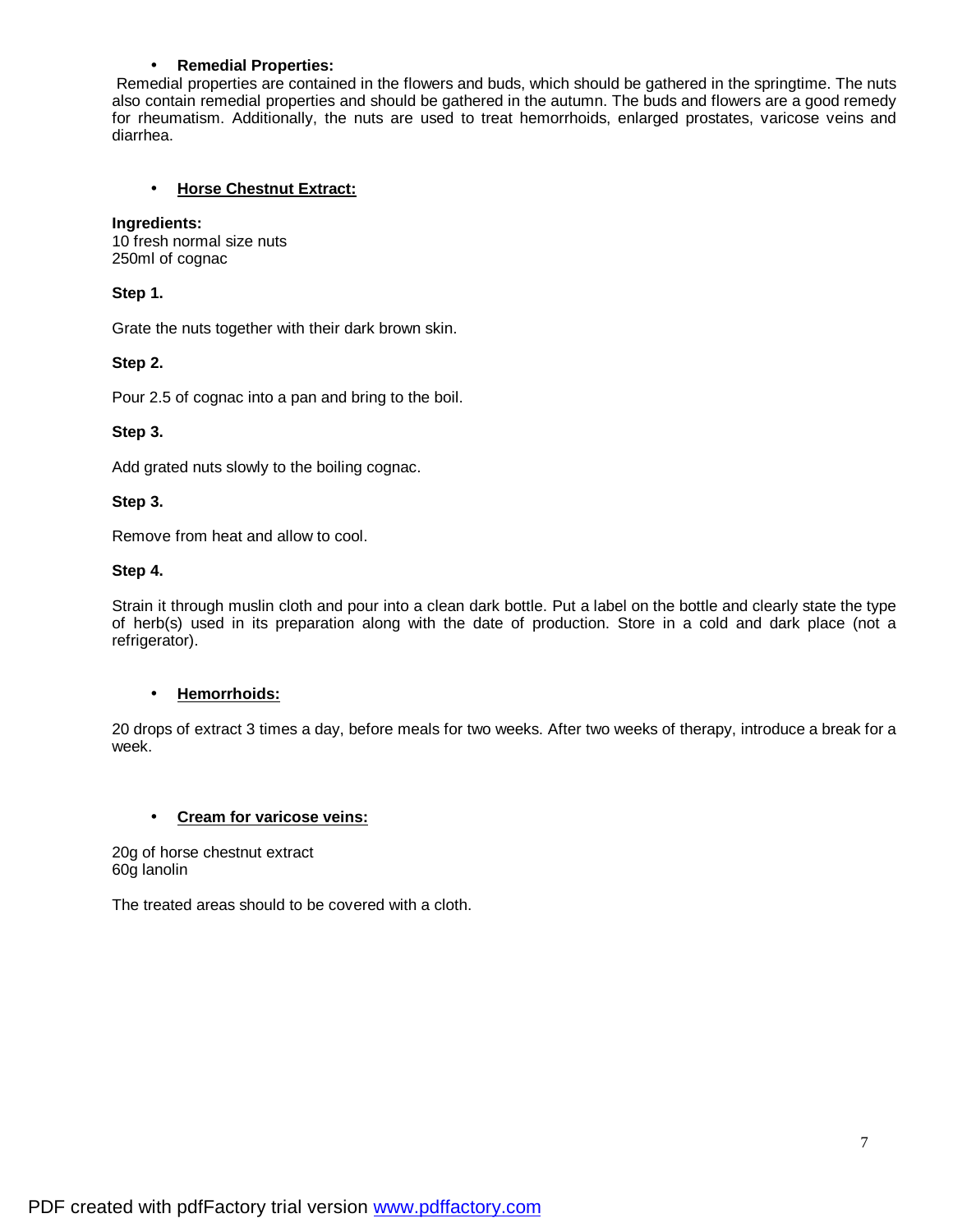## **32. HORSETAIL (***Equisetum Arvense)*



#### • **Introduction:**

 The horsetail is a perennial herb that belongs to a very primitive order of plant, and its closest relation is the fern. The plant can grow up to 40cm in height and its roots spread in all directions, creating a network. It will grow almost anywhere, but is particularly vigorous in loose sand, as long as it gets rooted in place. If rooted in a field it is very hard to get rid off. The plant looks like a miniature pine tree.

#### • **Remedial Properties:**

Medicinally the horsetail has many functions. The remedial properties of the plant have been known for a long time. The horsetail is one of the best remedies for lung diseases especially tuberculosis (TB). It is very effective in treating anemia as it encourages the body to produce red blood cells. It also cleans wounds and heals bleeding and is also very effective against kidney and bladder dysfunction, including kidney stones.

A cup of horsetail tea taken daily is a well-tried remedy for the pain associated with rheumatism and gout. This tea will stop vomiting of blood and internal hemorrhaging. The horsetail is also a very good herb for treating stomach ulcers and urinary tract problems.

A foot-wash with a little decoction of horsetail is a very successful remedy for cracked feet, athlete's foot and various fungal diseases. It is particularly effective for people with sweaty feet.

## **33. JUNIPER (***Juniperus Communis)*



#### • **Introduction:**

The juniper is a coniferous tree, which reaches a height of 7m in Mediterranean regions, whereas in cooler regions of Western Europe it does not tend to reach heights greater than about 2m. It has needle shaped leaves. It takes two years for the juniper berry to ripen. In the first year the berries are a green color but when ripened, the berries become a dark bluish-purple color and their taste is bittersweet.

#### • **Remedial Properties:**

 The whole plant has remedial properties, but the most commonly used element for remedial use is the berry. Only the ripe dark bluish-purple berries have remedial properties. The unripe green berries have no remedial properties. The best time for collecting the berries is from the end of the summer to the beginning of the winter. Following their collection, they should be stored in an airy, draughty place and allowed to dry. The juniper leaves (needles) and shoots are gathered from April to the end of June and should be stored and dried in the same way as the berries.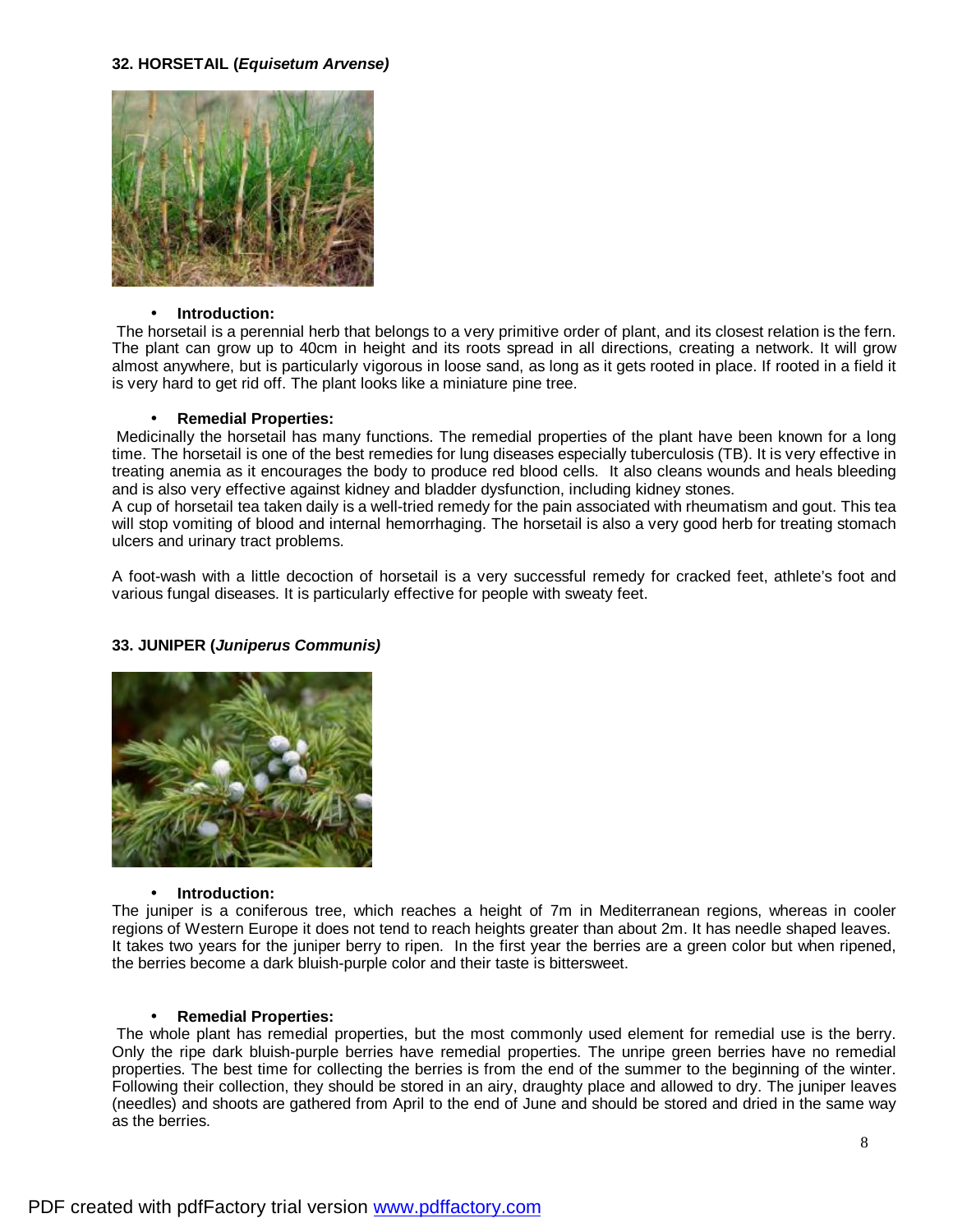Herbal tea prepared from crushed berries helps to strengthen the stomach, calm nerves, purify blood, induce perspiration and cleanse the liver.

This herbal tea is also very good for increasing the volume of urine produced and is recommended for rheumatism, arthritis, sluggishness, loss of appetite and digestive upset.

Herbal soup prepared from shoots and leaves using milk as opposed to water, is very beneficial for rheumatism, lumbago and scurvy.